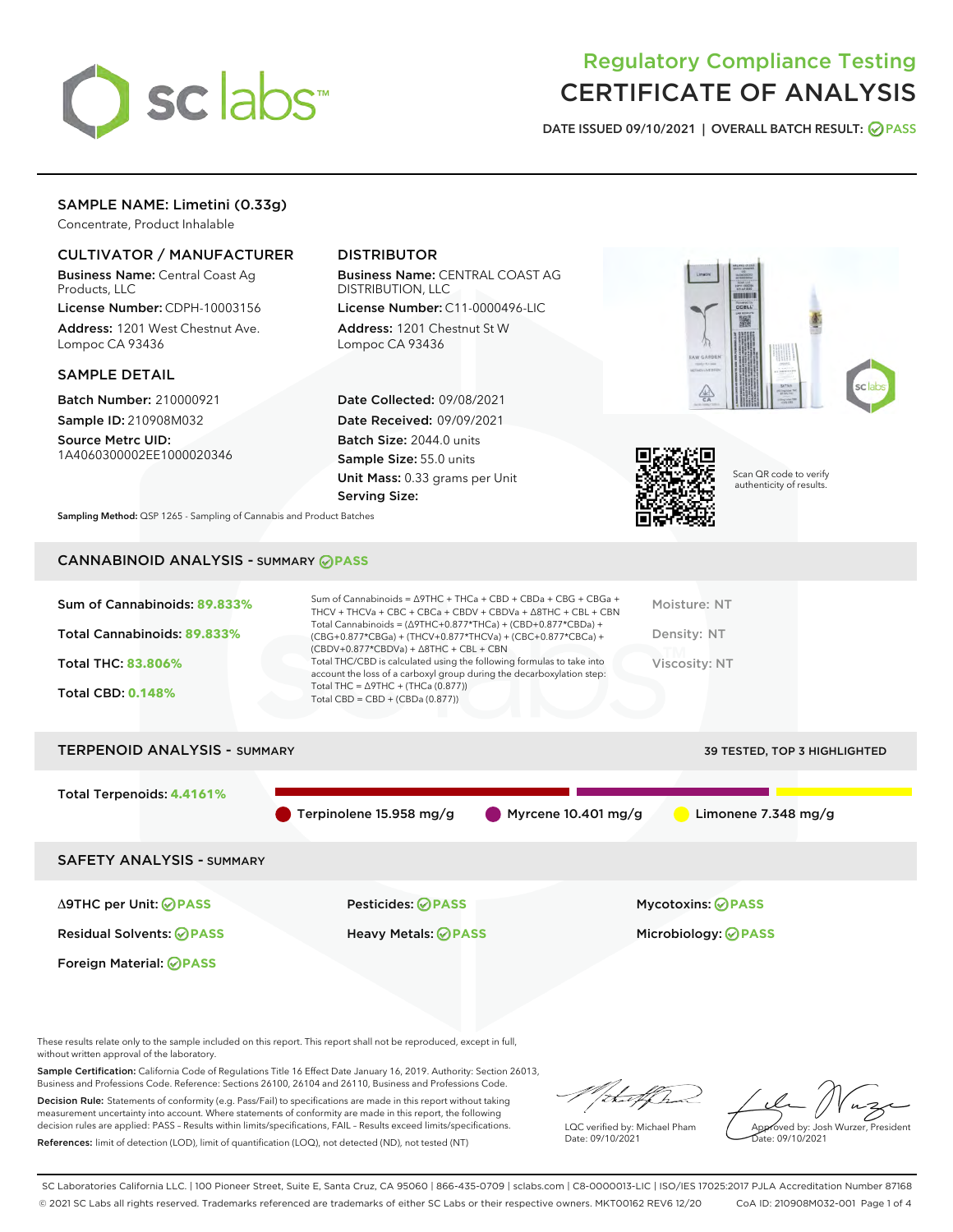



LIMETINI (0.33G) | DATE ISSUED 09/10/2021 | OVERALL BATCH RESULT: ⊘ PASS

#### CANNABINOID TEST RESULTS - 09/10/2021 2 PASS

Tested by high-performance liquid chromatography with diode-array detection (HPLC-DAD). **Method:** QSP 1157 - Analysis of Cannabinoids by HPLC-DAD

#### TOTAL CANNABINOIDS: **89.833%**

Total Cannabinoids (Total THC) + (Total CBD) + (Total CBG) + (Total THCV) + (Total CBC) + (Total CBDV) + ∆8THC + CBL + CBN

TOTAL THC: **83.806%** Total THC (∆9THC+0.877\*THCa)

TOTAL CBD: **0.148%**

Total CBD (CBD+0.877\*CBDa)

TOTAL CBG: 5.099% Total CBG (CBG+0.877\*CBGa)

TOTAL THCV: 0.55% Total THCV (THCV+0.877\*THCVa)

TOTAL CBC: ND Total CBC (CBC+0.877\*CBCa)

TOTAL CBDV: ND Total CBDV (CBDV+0.877\*CBDVa)

| <b>COMPOUND</b>  | LOD/LOQ<br>(mg/g)          | <b>MEASUREMENT</b><br><b>UNCERTAINTY</b><br>(mg/g) | <b>RESULT</b><br>(mg/g) | <b>RESULT</b><br>(%) |
|------------------|----------------------------|----------------------------------------------------|-------------------------|----------------------|
| <b>A9THC</b>     | 0.06 / 0.26                | ±28.829                                            | 838.06                  | 83.806               |
| <b>CBG</b>       | 0.06/0.19                  | ±2.009                                             | 50.99                   | 5.099                |
| <b>THCV</b>      | 0.1/0.2                    | ±0.27                                              | 5.5                     | 0.55                 |
| <b>CBD</b>       | 0.07/0.29                  | ±0.069                                             | 1.48                    | 0.148                |
| $\triangle$ 8THC | 0.1/0.4                    | ±0.10                                              | 1.2                     | 0.12                 |
| <b>CBN</b>       | 0.1/0.3                    | ±0.07                                              | 1.1                     | 0.11                 |
| <b>THCa</b>      | 0.05/0.14                  | N/A                                                | <b>ND</b>               | <b>ND</b>            |
| <b>THCVa</b>     | 0.07/0.20                  | N/A                                                | <b>ND</b>               | <b>ND</b>            |
| <b>CBDa</b>      | 0.02/0.19                  | N/A                                                | <b>ND</b>               | <b>ND</b>            |
| <b>CBDV</b>      | 0.04/0.15                  | N/A                                                | <b>ND</b>               | <b>ND</b>            |
| <b>CBDVa</b>     | 0.03/0.53                  | N/A                                                | <b>ND</b>               | <b>ND</b>            |
| <b>CBGa</b>      | 0.1 / 0.2                  | N/A                                                | <b>ND</b>               | <b>ND</b>            |
| <b>CBL</b>       | 0.06 / 0.24                | N/A                                                | <b>ND</b>               | <b>ND</b>            |
| <b>CBC</b>       | 0.2 / 0.5                  | N/A                                                | <b>ND</b>               | <b>ND</b>            |
| <b>CBCa</b>      | 0.07/0.28                  | N/A                                                | <b>ND</b>               | <b>ND</b>            |
|                  | <b>SUM OF CANNABINOIDS</b> |                                                    | 898.33 mg/g             | 89.833%              |

#### **UNIT MASS: 0.33 grams per Unit**

| ∆9THC per Unit                        | 1120 per-package limit     | 276.56 mg/unit<br><b>PASS</b> |
|---------------------------------------|----------------------------|-------------------------------|
| <b>Total THC per Unit</b>             |                            | 276.56 mg/unit                |
| <b>CBD per Unit</b>                   |                            | $0.49$ mg/unit                |
| <b>Total CBD per Unit</b>             |                            | $0.49$ mg/unit                |
| Sum of Cannabinoids<br>per Unit       |                            | 296.45 mg/unit                |
| <b>Total Cannabinoids</b><br>per Unit |                            | 296.48 mg/unit                |
| <b>MOISTURE TEST RESULT</b>           | <b>DENSITY TEST RESULT</b> | <b>VISCOSITY TEST RESULT</b>  |

Not Tested

Not Tested

Not Tested

#### TERPENOID TEST RESULTS - 09/10/2021

Terpene analysis utilizing gas chromatography-flame ionization detection (GC-FID). **Method:** QSP 1192 - Analysis of Terpenoids by GC-FID

| <b>COMPOUND</b>         | LOD/LOQ<br>(mg/g) | <b>MEASUREMENT</b><br><b>UNCERTAINTY</b><br>(mg/g) | <b>RESULT</b><br>(mg/g)                         | <b>RESULT</b><br>(%) |
|-------------------------|-------------------|----------------------------------------------------|-------------------------------------------------|----------------------|
| Terpinolene             | 0.008 / 0.026     | ±0.3271                                            | 15.958                                          | 1.5958               |
| <b>Myrcene</b>          | 0.008 / 0.025     | ±0.1342                                            | 10.401                                          | 1.0401               |
| Limonene                | 0.005 / 0.016     | ±0.1051                                            | 7.348                                           | 0.7348               |
| $\beta$ Caryophyllene   | 0.004 / 0.012     | ±0.0847                                            | 2.380                                           | 0.2380               |
| $\beta$ Pinene          | 0.004 / 0.014     | ±0.0197                                            | 1.714                                           | 0.1714               |
| Linalool                | 0.009 / 0.032     | ±0.0370                                            | 0.974                                           | 0.0974               |
| $\alpha$ Pinene         | 0.005 / 0.017     | ±0.0079                                            | 0.914                                           | 0.0914               |
| Ocimene                 | 0.011 / 0.038     | ±0.0220                                            | 0.686                                           | 0.0686               |
| $\alpha$ Humulene       | 0.009/0.029       | ±0.0189                                            | 0.590                                           | 0.0590               |
| $\alpha$ Phellandrene   | 0.006 / 0.020     | ±0.0068                                            | 0.503                                           | 0.0503               |
| Fenchol                 | 0.010 / 0.034     | ±0.0189                                            | 0.489                                           | 0.0489               |
| 3 Carene                | 0.005 / 0.018     | ±0.0069                                            | 0.486                                           | 0.0486               |
| $\alpha$ Terpinene      | 0.005 / 0.017     | ±0.0054                                            | 0.364                                           | 0.0364               |
| Terpineol               | 0.016 / 0.055     | ±0.0196                                            | 0.320                                           | 0.0320               |
| $\gamma$ Terpinene      | 0.006 / 0.018     | ±0.0036                                            | 0.209                                           | 0.0209               |
| trans-ß-Farnesene       | 0.008 / 0.025     | ±0.0072                                            | 0.203                                           | 0.0203               |
| Camphene                | 0.005 / 0.015     | ±0.0013                                            | 0.109                                           | 0.0109               |
| p-Cymene                | 0.005 / 0.016     | ±0.0027                                            | 0.102                                           | 0.0102               |
| <b>Borneol</b>          | 0.005 / 0.016     | ±0.0040                                            | 0.096                                           | 0.0096               |
| Sabinene                | 0.004 / 0.014     | ±0.0009                                            | 0.075                                           | 0.0075               |
| Citronellol             | 0.003 / 0.010     | ±0.0026                                            | 0.053                                           | 0.0053               |
| $\alpha$ Bisabolol      | 0.008 / 0.026     | ±0.0028                                            | 0.053                                           | 0.0053               |
| Caryophyllene<br>Oxide  | 0.010 / 0.033     | ±0.0022                                            | 0.047                                           | 0.0047               |
| Guaiol                  | 0.009 / 0.030     | ±0.0021                                            | 0.044                                           | 0.0044               |
| Sabinene Hydrate        | 0.006 / 0.022     | ±0.0017                                            | 0.043                                           | 0.0043               |
| Fenchone                | 0.009 / 0.028     | N/A                                                | <loq< th=""><th><loq< th=""></loq<></th></loq<> | <loq< th=""></loq<>  |
| Nerol                   | 0.003 / 0.011     | N/A                                                | <loq< th=""><th><loq< th=""></loq<></th></loq<> | <loq< th=""></loq<>  |
| Eucalyptol              | 0.006 / 0.018     | N/A                                                | <b>ND</b>                                       | <b>ND</b>            |
| (-)-Isopulegol          | 0.005 / 0.016     | N/A                                                | ND                                              | <b>ND</b>            |
| Camphor                 | 0.006 / 0.019     | N/A                                                | <b>ND</b>                                       | ND                   |
| Isoborneol              | 0.004 / 0.012     | N/A                                                | ND                                              | <b>ND</b>            |
| Menthol                 | 0.008 / 0.025     | N/A                                                | ND                                              | ND                   |
| $R-(+)$ -Pulegone       | 0.003 / 0.011     | N/A                                                | ND                                              | <b>ND</b>            |
| Geraniol                | 0.002 / 0.007     | N/A                                                | <b>ND</b>                                       | <b>ND</b>            |
| <b>Geranyl Acetate</b>  | 0.004 / 0.014     | N/A                                                | ND                                              | ND                   |
| $\alpha$ Cedrene        | 0.005 / 0.016     | N/A                                                | ND                                              | ND                   |
| Valencene               | 0.009 / 0.030     | N/A                                                | <b>ND</b>                                       | <b>ND</b>            |
| Nerolidol               | 0.009 / 0.028     | N/A                                                | ND                                              | ND                   |
| Cedrol                  | 0.008 / 0.027     | N/A                                                | ND                                              | <b>ND</b>            |
| <b>TOTAL TERPENOIDS</b> |                   |                                                    | 44.161 mg/g                                     | 4.4161%              |

SC Laboratories California LLC. | 100 Pioneer Street, Suite E, Santa Cruz, CA 95060 | 866-435-0709 | sclabs.com | C8-0000013-LIC | ISO/IES 17025:2017 PJLA Accreditation Number 87168 © 2021 SC Labs all rights reserved. Trademarks referenced are trademarks of either SC Labs or their respective owners. MKT00162 REV6 12/20 CoA ID: 210908M032-001 Page 2 of 4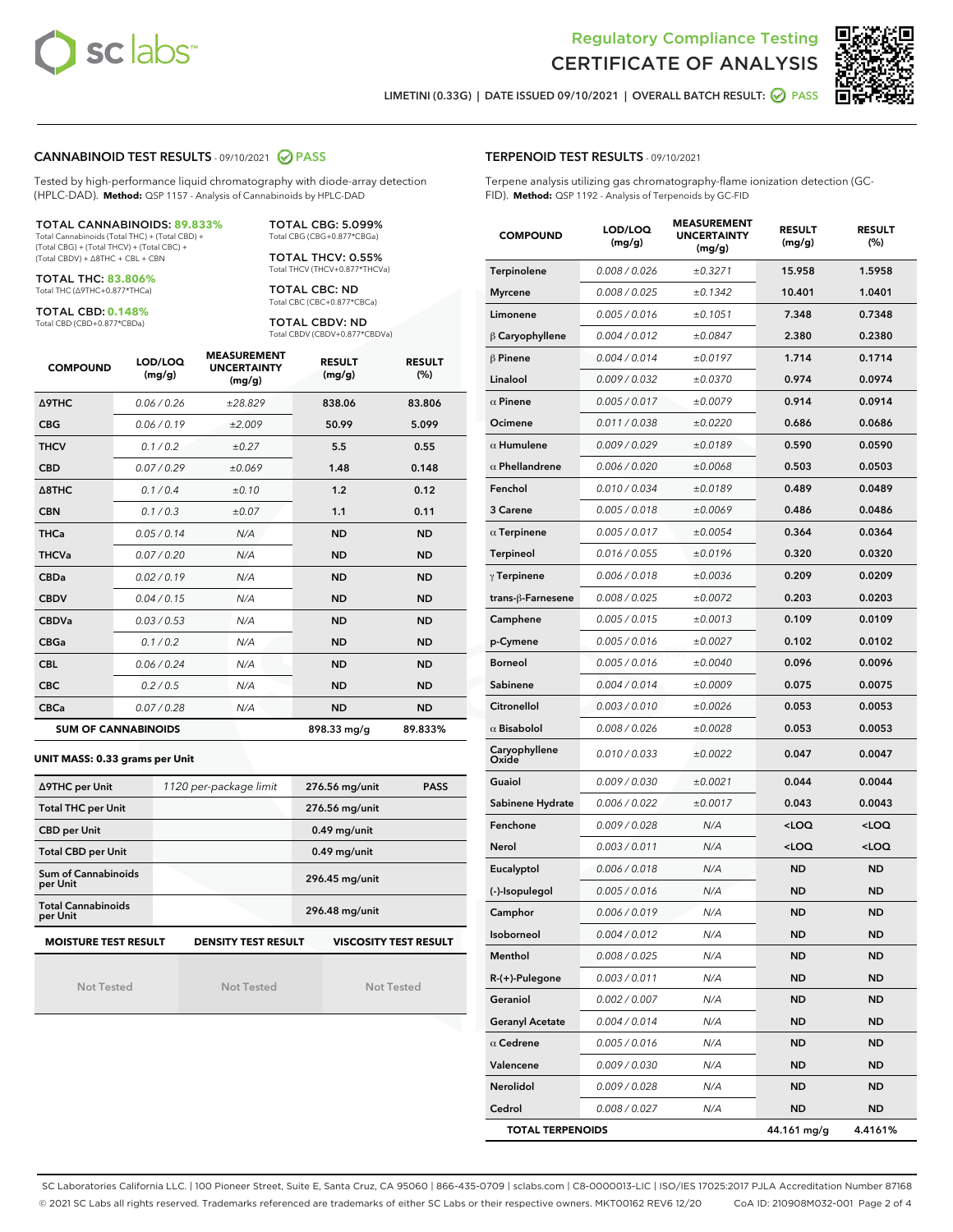



LIMETINI (0.33G) | DATE ISSUED 09/10/2021 | OVERALL BATCH RESULT: ☑ PASS

## CATEGORY 1 PESTICIDE TEST RESULTS - 09/10/2021 2 PASS

Pesticide and plant growth regulator analysis utilizing high-performance liquid chromatography-mass spectrometry (HPLC-MS) or gas chromatography-mass spectrometry (GC-MS). \*GC-MS utilized where indicated. **Method:** QSP 1212 - Analysis of Pesticides and Mycotoxins by LC-MS or QSP 1213 - Analysis of Pesticides by GC-MS

| <b>COMPOUND</b>             | LOD/LOQ<br>$(\mu g/g)$ | <b>ACTION</b><br><b>LIMIT</b><br>$(\mu q/q)$ | <b>MEASUREMENT</b><br><b>UNCERTAINTY</b><br>$(\mu g/g)$ | <b>RESULT</b><br>$(\mu g/g)$ | <b>RESULT</b> |
|-----------------------------|------------------------|----------------------------------------------|---------------------------------------------------------|------------------------------|---------------|
| Aldicarb                    | 0.03 / 0.08            | $\ge$ LOD                                    | N/A                                                     | <b>ND</b>                    | <b>PASS</b>   |
| Carbofuran                  | 0.02 / 0.05            | $\geq$ LOD                                   | N/A                                                     | <b>ND</b>                    | <b>PASS</b>   |
| Chlordane*                  | 0.03 / 0.08            | $\ge$ LOD                                    | N/A                                                     | <b>ND</b>                    | <b>PASS</b>   |
| Chlorfenapyr*               | 0.03/0.10              | $\geq$ LOD                                   | N/A                                                     | <b>ND</b>                    | <b>PASS</b>   |
| Chlorpyrifos                | 0.02 / 0.06            | $\ge$ LOD                                    | N/A                                                     | <b>ND</b>                    | <b>PASS</b>   |
| Coumaphos                   | 0.02 / 0.07            | $\ge$ LOD                                    | N/A                                                     | <b>ND</b>                    | <b>PASS</b>   |
| Daminozide                  | 0.02 / 0.07            | $\ge$ LOD                                    | N/A                                                     | <b>ND</b>                    | <b>PASS</b>   |
| <b>DDVP</b><br>(Dichlorvos) | 0.03/0.09              | $\ge$ LOD                                    | N/A                                                     | <b>ND</b>                    | <b>PASS</b>   |
| Dimethoate                  | 0.03 / 0.08            | $\ge$ LOD                                    | N/A                                                     | <b>ND</b>                    | <b>PASS</b>   |
| Ethoprop(hos)               | 0.03/0.10              | $\ge$ LOD                                    | N/A                                                     | <b>ND</b>                    | <b>PASS</b>   |
| Etofenprox                  | 0.02/0.06              | $>$ LOD                                      | N/A                                                     | <b>ND</b>                    | <b>PASS</b>   |
| Fenoxycarb                  | 0.03 / 0.08            | $\ge$ LOD                                    | N/A                                                     | <b>ND</b>                    | <b>PASS</b>   |
| Fipronil                    | 0.03/0.08              | $>$ LOD                                      | N/A                                                     | <b>ND</b>                    | <b>PASS</b>   |
| Imazalil                    | 0.02 / 0.06            | $\ge$ LOD                                    | N/A                                                     | <b>ND</b>                    | <b>PASS</b>   |
| Methiocarb                  | 0.02 / 0.07            | $\ge$ LOD                                    | N/A                                                     | <b>ND</b>                    | <b>PASS</b>   |
| Methyl<br>parathion         | 0.03/0.10              | $>$ LOD                                      | N/A                                                     | <b>ND</b>                    | <b>PASS</b>   |
| <b>Mevinphos</b>            | 0.03/0.09              | $>$ LOD                                      | N/A                                                     | <b>ND</b>                    | <b>PASS</b>   |
| Paclobutrazol               | 0.02 / 0.05            | $>$ LOD                                      | N/A                                                     | <b>ND</b>                    | <b>PASS</b>   |
| Propoxur                    | 0.03/0.09              | $\ge$ LOD                                    | N/A                                                     | <b>ND</b>                    | <b>PASS</b>   |
| Spiroxamine                 | 0.03 / 0.08            | $\ge$ LOD                                    | N/A                                                     | <b>ND</b>                    | <b>PASS</b>   |
| Thiacloprid                 | 0.03/0.10              | $\ge$ LOD                                    | N/A                                                     | <b>ND</b>                    | <b>PASS</b>   |

#### CATEGORY 2 PESTICIDE TEST RESULTS - 09/10/2021 @ PASS

| <b>COMPOUND</b>          | LOD/LOQ<br>$(\mu g/g)$ | <b>ACTION</b><br><b>LIMIT</b><br>$(\mu g/g)$ | <b>MEASUREMENT</b><br><b>UNCERTAINTY</b><br>$(\mu g/g)$ | <b>RESULT</b><br>$(\mu g/g)$ | <b>RESULT</b> |
|--------------------------|------------------------|----------------------------------------------|---------------------------------------------------------|------------------------------|---------------|
| Abamectin                | 0.03/0.10              | 0.1                                          | N/A                                                     | <b>ND</b>                    | <b>PASS</b>   |
| Acephate                 | 0.02/0.07              | 0.1                                          | N/A                                                     | <b>ND</b>                    | <b>PASS</b>   |
| Acequinocyl              | 0.02/0.07              | 0.1                                          | N/A                                                     | <b>ND</b>                    | <b>PASS</b>   |
| Acetamiprid              | 0.02/0.05              | 0.1                                          | N/A                                                     | <b>ND</b>                    | <b>PASS</b>   |
| Azoxystrobin             | 0.02/0.07              | 0.1                                          | N/A                                                     | <b>ND</b>                    | <b>PASS</b>   |
| <b>Bifenazate</b>        | 0.01/0.04              | 0.1                                          | N/A                                                     | <b>ND</b>                    | <b>PASS</b>   |
| <b>Bifenthrin</b>        | 0.02 / 0.05            | 3                                            | N/A                                                     | <b>ND</b>                    | <b>PASS</b>   |
| <b>Boscalid</b>          | 0.03/0.09              | 0.1                                          | N/A                                                     | <b>ND</b>                    | <b>PASS</b>   |
| Captan                   | 0.19/0.57              | 0.7                                          | N/A                                                     | <b>ND</b>                    | <b>PASS</b>   |
| Carbaryl                 | 0.02/0.06              | 0.5                                          | N/A                                                     | <b>ND</b>                    | <b>PASS</b>   |
| Chlorantranilip-<br>role | 0.04/0.12              | 10                                           | N/A                                                     | <b>ND</b>                    | <b>PASS</b>   |
| Clofentezine             | 0.03/0.09              | 0.1                                          | N/A                                                     | <b>ND</b>                    | <b>PASS</b>   |

#### CATEGORY 2 PESTICIDE TEST RESULTS - 09/10/2021 continued

| <b>COMPOUND</b>               | LOD/LOQ<br>(µg/g) | <b>ACTION</b><br>LIMIT<br>$(\mu g/g)$ | <b>MEASUREMENT</b><br><b>UNCERTAINTY</b><br>(µg/g) | <b>RESULT</b><br>$(\mu g/g)$ | <b>RESULT</b> |
|-------------------------------|-------------------|---------------------------------------|----------------------------------------------------|------------------------------|---------------|
| Cyfluthrin                    | 0.12 / 0.38       | 2                                     | N/A                                                | <b>ND</b>                    | <b>PASS</b>   |
| Cypermethrin                  | 0.11 / 0.32       | $\mathbf{1}$                          | N/A                                                | <b>ND</b>                    | <b>PASS</b>   |
| <b>Diazinon</b>               | 0.02 / 0.05       | 0.1                                   | N/A                                                | <b>ND</b>                    | <b>PASS</b>   |
| Dimethomorph                  | 0.03 / 0.09       | 2                                     | N/A                                                | <b>ND</b>                    | <b>PASS</b>   |
| Etoxazole                     | 0.02 / 0.06       | 0.1                                   | N/A                                                | <b>ND</b>                    | <b>PASS</b>   |
| Fenhexamid                    | 0.03 / 0.09       | 0.1                                   | N/A                                                | <b>ND</b>                    | <b>PASS</b>   |
| Fenpyroximate                 | 0.02 / 0.06       | 0.1                                   | N/A                                                | <b>ND</b>                    | <b>PASS</b>   |
| Flonicamid                    | 0.03 / 0.10       | 0.1                                   | N/A                                                | <b>ND</b>                    | <b>PASS</b>   |
| Fludioxonil                   | 0.03 / 0.10       | 0.1                                   | N/A                                                | <b>ND</b>                    | <b>PASS</b>   |
| Hexythiazox                   | 0.02 / 0.07       | 0.1                                   | N/A                                                | <b>ND</b>                    | <b>PASS</b>   |
| Imidacloprid                  | 0.04 / 0.11       | 5                                     | N/A                                                | <b>ND</b>                    | <b>PASS</b>   |
| Kresoxim-methyl               | 0.02 / 0.07       | 0.1                                   | N/A                                                | <b>ND</b>                    | <b>PASS</b>   |
| Malathion                     | 0.03 / 0.09       | 0.5                                   | N/A                                                | <b>ND</b>                    | <b>PASS</b>   |
| Metalaxyl                     | 0.02 / 0.07       | $\overline{c}$                        | N/A                                                | <b>ND</b>                    | <b>PASS</b>   |
| Methomyl                      | 0.03 / 0.10       | 1                                     | N/A                                                | <b>ND</b>                    | <b>PASS</b>   |
| Myclobutanil                  | 0.03 / 0.09       | 0.1                                   | N/A                                                | <b>ND</b>                    | <b>PASS</b>   |
| Naled                         | 0.02 / 0.07       | 0.1                                   | N/A                                                | <b>ND</b>                    | <b>PASS</b>   |
| Oxamyl                        | 0.04/0.11         | 0.5                                   | N/A                                                | <b>ND</b>                    | <b>PASS</b>   |
| Pentachloronitro-<br>benzene* | 0.03 / 0.09       | 0.1                                   | N/A                                                | <b>ND</b>                    | <b>PASS</b>   |
| Permethrin                    | 0.04 / 0.12       | 0.5                                   | N/A                                                | <b>ND</b>                    | <b>PASS</b>   |
| Phosmet                       | 0.03/0.10         | 0.1                                   | N/A                                                | <b>ND</b>                    | <b>PASS</b>   |
| Piperonylbu-<br>toxide        | 0.02 / 0.07       | 3                                     | N/A                                                | <b>ND</b>                    | <b>PASS</b>   |
| Prallethrin                   | 0.03 / 0.08       | 0.1                                   | N/A                                                | <b>ND</b>                    | <b>PASS</b>   |
| Propiconazole                 | 0.02 / 0.07       | 0.1                                   | N/A                                                | <b>ND</b>                    | <b>PASS</b>   |
| Pyrethrins                    | 0.04 / 0.12       | 0.5                                   | N/A                                                | <b>ND</b>                    | <b>PASS</b>   |
| Pyridaben                     | 0.02 / 0.07       | 0.1                                   | N/A                                                | <b>ND</b>                    | <b>PASS</b>   |
| Spinetoram                    | 0.02 / 0.07       | 0.1                                   | N/A                                                | <b>ND</b>                    | <b>PASS</b>   |
| Spinosad                      | 0.02 / 0.07       | 0.1                                   | N/A                                                | <b>ND</b>                    | <b>PASS</b>   |
| Spiromesifen                  | 0.02 / 0.05       | 0.1                                   | N/A                                                | <b>ND</b>                    | <b>PASS</b>   |
| Spirotetramat                 | 0.02 / 0.06       | 0.1                                   | N/A                                                | <b>ND</b>                    | <b>PASS</b>   |
| Tebuconazole                  | 0.02 / 0.07       | 0.1                                   | N/A                                                | <b>ND</b>                    | <b>PASS</b>   |
| Thiamethoxam                  | 0.03 / 0.10       | 5                                     | N/A                                                | <b>ND</b>                    | <b>PASS</b>   |
| Trifloxystrobin               | 0.03 / 0.08       | 0.1                                   | N/A                                                | <b>ND</b>                    | <b>PASS</b>   |

SC Laboratories California LLC. | 100 Pioneer Street, Suite E, Santa Cruz, CA 95060 | 866-435-0709 | sclabs.com | C8-0000013-LIC | ISO/IES 17025:2017 PJLA Accreditation Number 87168 © 2021 SC Labs all rights reserved. Trademarks referenced are trademarks of either SC Labs or their respective owners. MKT00162 REV6 12/20 CoA ID: 210908M032-001 Page 3 of 4